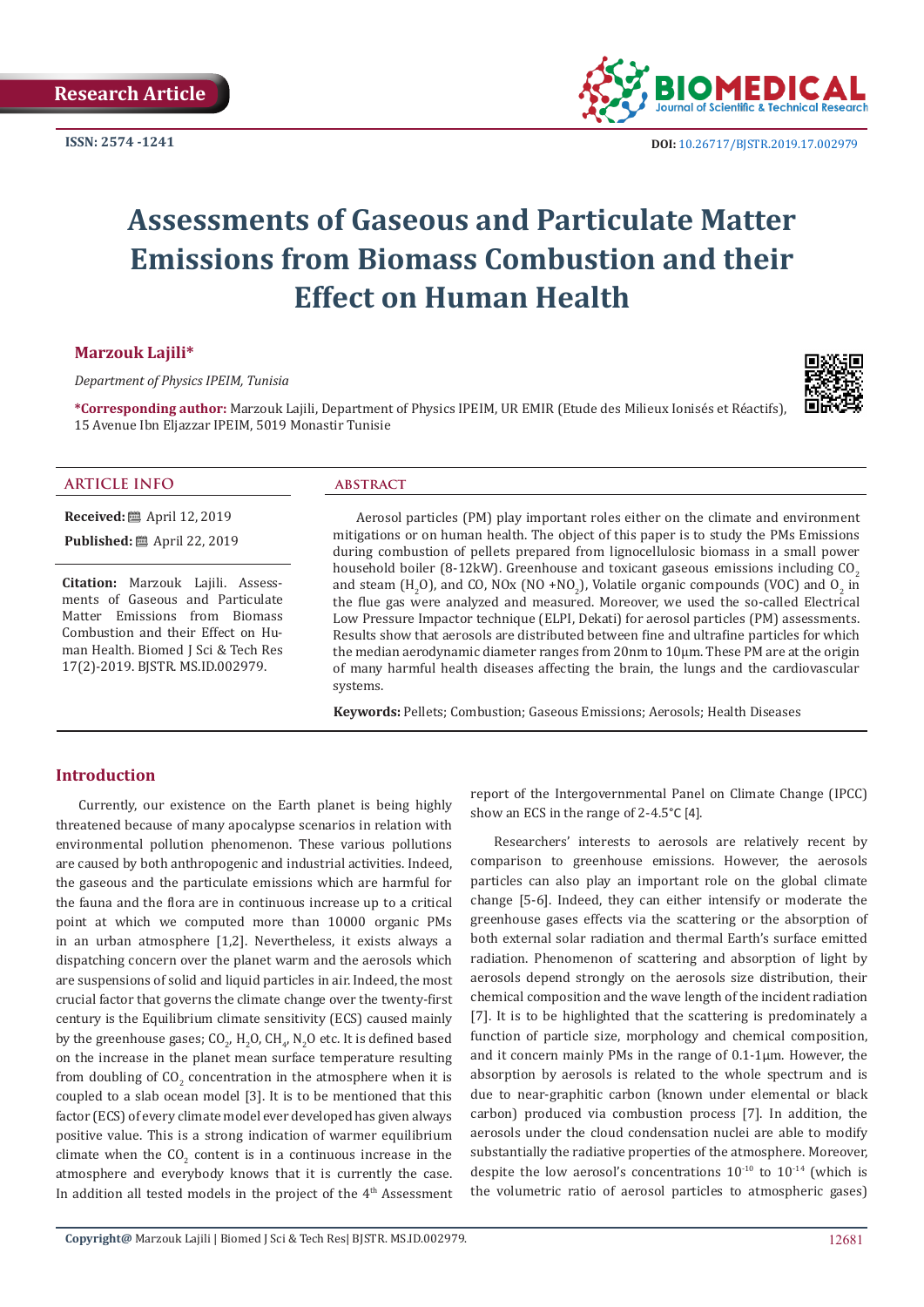their effect on the atmosphere change is significant [8]. However, aerosols particles don't contribute only on violent climate change, but also affects human health seriously.

Indeed, air we continuously inhaling is enriched with particulate matter pollutants from many different sources. These PMs are of many types depending on the geographical distribution, area, anthropogenic and industrial activity, and season. Workers in industrial field are more exposed to air pollution. It is proven that aerosols produce serious effects on different parts of our body; the skin, the arteries, the lungs, the heart and the eyes as it is illustrated below (Figure 1) [9-15]. Also, the brain can be affected by aerosols depending on the particle size and charge [16]. In fact, the biological effects depend strongly on the PM characteristics. Indeed, it was shown that the size of PM is the crucial parameter which regulated its potential to make an injury, an oxidative, an inflammatory and other biological response [17-18]. The residence time which is the time for which the patient is exposed to aerosols inhalation is also an important factor. More precisely sustained long-time exposure yields to serious cardiovascular, respiratory, and skin diseases. However, short-time exposure can cause morbidity incidents in all ages by cardiovascular and respiratory diseases due to airborne dust particles [19].



**Figure 1:** The effects of ultrafine and fine aerosols on human health by air inhalation.

It is worth noting that aerosol particles emitted during biomass burning are the most optically active [20] because of their size, in the submicrometer interval, their accumulation mode particles, and their high content of high-absorbing components. Moreover, the biomass burning activities are usually occurring in the underdeveloped countries located in tropical regions such as Africa, East of Asia and the south of America [21]. Indeed, in these regions of world fire is routinely cooking, heating, and also used for deforestation and seasonal burning of cereal straw and pastures. For these reasons, our attention is focused on aerosols and gaseous emissions during pellets combustion in a household boiler of a small power (8-12kW). for this purpose, different samples were prepared by blending lignocellulosic biomasses; olive mill solid/ liquid wastes and pine sawdust in different mass fractions. Even though the ökofen automatic boiler was designed for being fed with woody pellets, we have conducted these combustion tests to assess gaseous emissions such as CO, CO<sub>2</sub>, C<sub>n</sub>H<sub>m</sub> (mainly CH<sub>4</sub>) and NO<sub>x</sub> using appropriate gas analyzer. For assessing the aerosol particles an Electrical Low Pressure Induced (ELPI) technique was considered.

# **Materials and Methods**

Different residues from agrifood industry were collected for this study; grape marc (GM) obtained from a winery (Bouargoub, Tunisia), tomato waste (TW) obtained from a concentrate tomato factory (Kairouan, Tunisia), The raw olive mill solid waste (OMSW), the exhausted olive mill solid waste (EOMSW) were purchased from the oil and soap factory of Zouila situated in the region of Mahdia (Tunisia). Also, the olive mill wastewater (OMWW) was collected from the same company. These residues impregnated or not by OMWW were blended with pine sawdust (PS) collected from carpentry of wood (Sayada, Tunisia). During each impregnation test, 20 kg of EOMSW or PS with 10% of moisture (wet basis, w. b.) were added to 100 kg of OMWW characterized by 90% of moisture (W. b.) in a barrel as it was reported in our previous work [22]. The used process to produce different pellets was meticulously described in our previous works [22,23]. The prepared pellets are characterized by an average length close to 3 cm and a mean diameter close to 0.6 cm. Based on the raw material of departure, seven types of samples were produced, namely impregnated exhausted olive mill solid waste (IEOMSW) by OMWW, impregnated pine sawdust (IPS) by OMWW, 100%PS, 100% EOMSW, 100%TW, 50%TW-50%PS and 50%GM-50%PS.

Different analytical techniques respecting European standards were conducted for achieving proximate and ultimate analysis of the prepared pellets. Moisture content was determined by following EN 14774-2 (2010), ash content was determined conformingly to EN 14775 (2010). Nitrogen determination (N) was realized according to EN 15104 (2011) using CHONS elemental analyzer. Chlorine (Cl) and Sulphur (S) contents were estimated following EN 15289 (2011). The technique of Inductively Coupled Plasma-atomic emission Spectroscopy (ICP-AES) was considered for determining the major inorganic elemental analysis according to EN 15290 (2011). The minor element analysis was carried out according to NF EN ISO 16968 (2015). The technique of adiabatic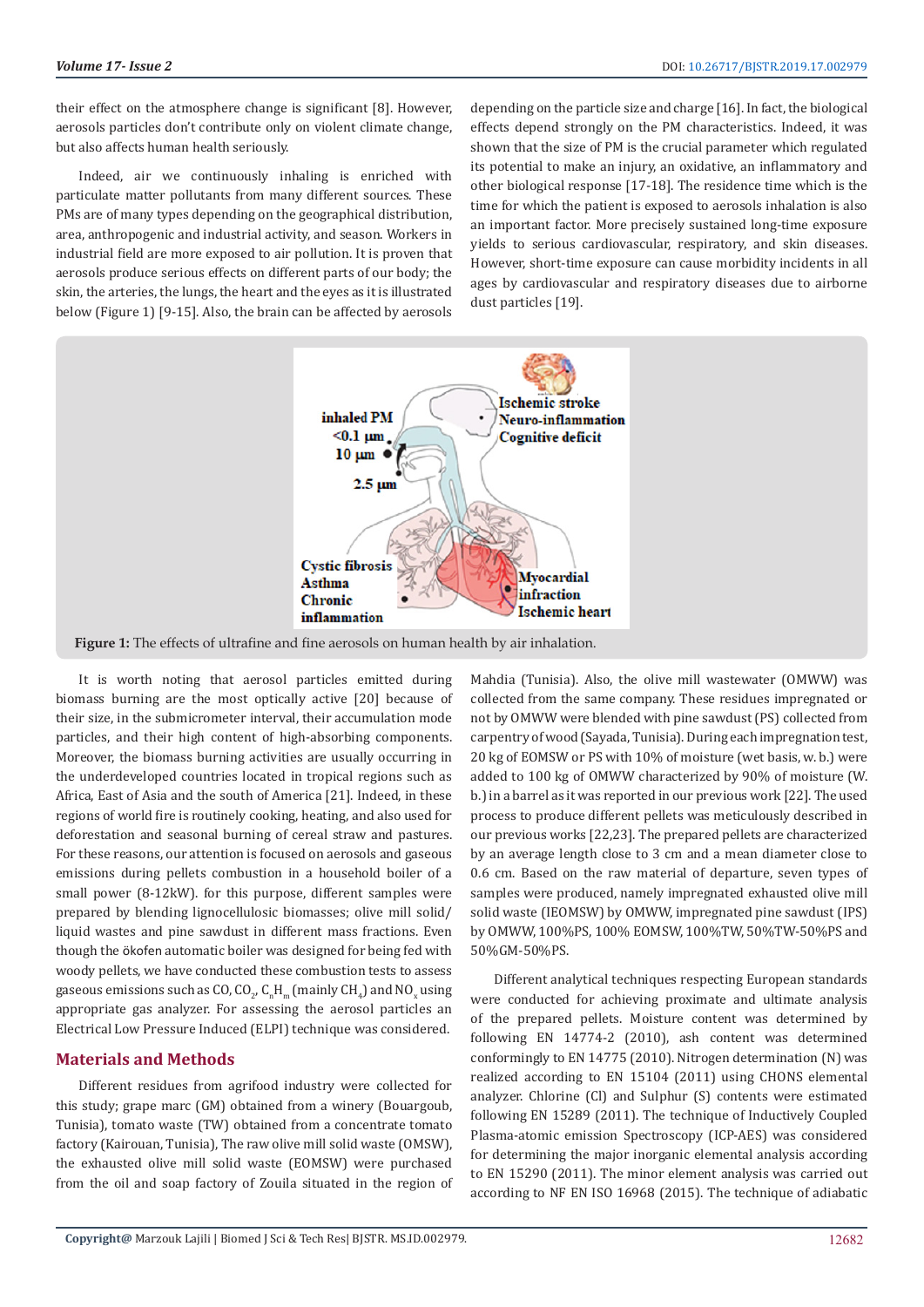bomb calorimeter (IKA C200) was chosen for the high heating value (HHV) determination, and low heating value (LHV) can be easily deduced by taking into account the latent heat of water evaporation/condensation. The energetic characteristics of each sample's type can be exhibited via its LHV, its bulk density (BD) and energy density (ED) which is the product of LHV and BD.

# **Experimental Device and Methods**

The experimental bench (Figure 2) as well as the experimental protocol was meticulously described in previous works [22-24]. This setup which was designed for laboratory purposes allows to run at different feed levels and to test different types of solid fuels prepared from biomass.



**Figure 2:** Combustion Device with gas analyzer and particulate matter detection.

**Gaseous Emissions and Aerosols Analyses:** The gas analyzer and Physico-chemical based on which it was designed were meticulously described [22-25]. Moreover, an electrical low pressure Impactor (ELPI, Dekati) was used in order to assess the number and the concentration of ultrafine and fine particles, and more precisely characterized by hydraulic diameters ranging between 29nm and 10μm in our case. This technique consists at ionizing the particles according to their Stokes diameter when penetrating the system.

Indeed, the aerosols are charged in a positive unipolar particle charger named corona charger. Then, the aerosols penetrated the cascade Impactor in order to be segregated on the basis of their inertia and their aerodynamic diameter as it is illustrated on Figure 3. A multistage electrometer measured the current intensity of the order of femtoampere (1fA =  $10^{-15}$ A) and then system can count the number and the concentration of the charged aerosol particles for each stage using mathematical algorithms.

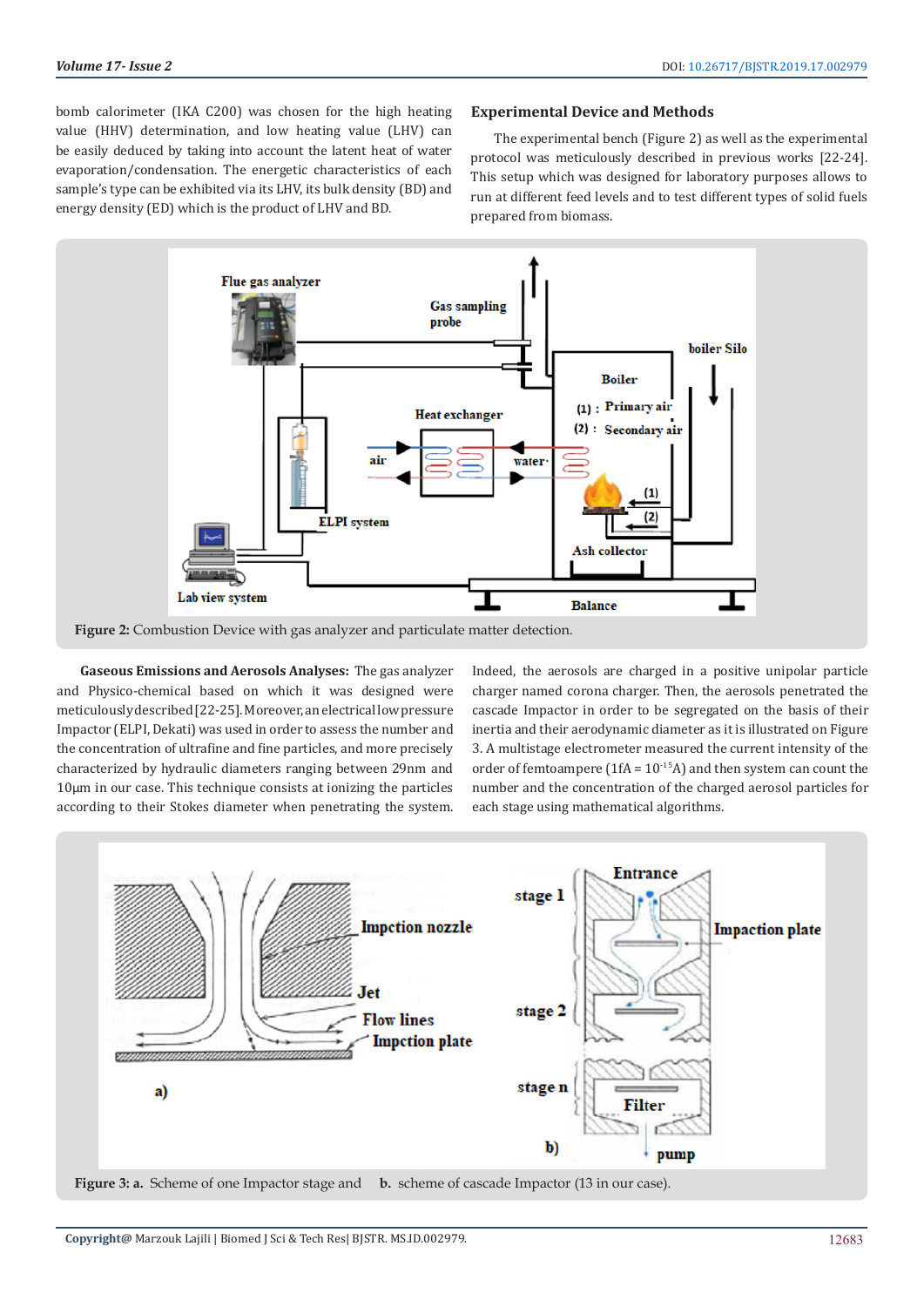Hence, the number of aerosol particles is a function of the induced measured current and of the density of the particles in the exhaust gas which has to be given by the user. It is to highlight that aerosol particles number and concentrations were calculated on the basis of using 1g.cm<sup>-3</sup> of density value [26]. Moreover, total suspended aerosols (TSAs) were measured following DIN CERTCO-DIN EN 13229 (2008) certification rules. In order to correlate the aerosols emitted and the pellets characteristics, we realized the so-called principal component analysis (PCA) based on the XLSTAT software. This technique is widely applied in the treatment of high complexity data sets [27]. PCA technique consists at determining the eigenvalues and eigenvectors when treating the covariance matrix of original variables. All this for the goal of finding correlation between variables for which the dimensionality of the data set is significantly reduced. The eigenvalues are the measure of their associated variance.

# **Results and Discussions**

#### **Characterization of Different Samples**

Table 1 shows the ultimate analyses and the proximate analyses of the seven different produced pellets. The moisture contents **Table 1:** Physico-chemical parameters of the tested pellets.

are ranging between 9 and 13% (wt. %, db). The ash content varies between 0.6 for PS and 11% for TW (wt. %, db). The bulk density varies between a minimum value (522kg.m-3) of TW, and a maximum value of 690kg.m-3 corresponding to IEOMSW. The LHV varies between  $16.3M$ J.kg<sup>-1</sup> of EOMSW and  $19.8M$ J.kg<sup>-1</sup> of IEOMSW. All these values are familiar for researcher in this field and in coherence with what was reported in the literature [28-33]. We noticed that the high ash values for both TW and 50GM-50PS prevent these solid fuels to be conform to the French agropellet standard (<7 wt.%). Also, the French standard couldn't be reached by TW, 50TW-50PS, EOMSW, IEOMW and IPS due to the chlorine contents (>0.2 wt. %) and sulphur (>0.2 wt. %). As for the nitrogen, it is initially highly presented in the agrifood industry such as olive wastes, grape marc and tomato waste [22]. However, the prepared pellets reach the French agropellet standard (nitrogen content < 2 wt. %), but even with this nitrogen oxide emissions should be seriously considered during combustion tests.

At the bottom of Table 1 we can read, results obtained by ICP-AES, the inorganic elements contents. As it is predicted, potassium K, chlorine Cl and calcium Ca are the main elements, whilst Si, Mg, Fe, P and Na are strongly depending on the nature of the biomass.

| Parameter               | Unit           | <b>IPS</b>     | <b>IEOMSW</b>  | <b>PS</b> | <b>EOMSW</b> | TW    | <b>50TW50PS</b> | <b>50GM50PS</b> |
|-------------------------|----------------|----------------|----------------|-----------|--------------|-------|-----------------|-----------------|
| Moisture                | (wt. %, ar)    | 9              | $\overline{7}$ | 13        | 12           | 10    | 11              | 9               |
| Ash                     | (wt. %, db)    | $\overline{4}$ | $\overline{7}$ | 0.6       | 3            | 11    | $\overline{4}$  | 9               |
| <b>BD</b>               | $(kg.m^{-3})$  | 550            | 690            | 601       | 629          | 522   | 473             | 569             |
| LHV                     | $(MJ.kg^{-1})$ | 18.5           | 19.8           | 16.4      | 16.3         | 19.5  | 17.6            | 16.6            |
| ED                      | $(GJ.m^{-3})$  | 10.2           | 13.7           | 9.8       | 10.2         | 10.2  | 8.3             | 9.4             |
| $\mathbf N$             | $(\%$ , db)    | 1.0            | 1.8            | 0.2       | 0.8          | 1.5   | 0.8             | 1.4             |
| S                       | (g/kg, db)     | 1.55           | 2.55           | 0.12      | 1.99         | 2.96  | 2.08            | 1.43            |
| $\mathbf K$             |                | 3.40           | 7.53           | 0.36      | 1.13         | 30.48 | 16.61           | 5.15            |
| Cl                      |                | 6.12           | 6.28           | 0.31      | 3.44         | 5.75  | 3.42            | 0.70            |
| Ca                      |                | 0.87           | 1.45           | 0.36      | 1.13         | 1.45  | 1.22            | 1.28            |
| Si                      |                | 0.16           | 0.21           | 0.01      | 0.09         | 0.19  | 0.18            | 0.21            |
| Na                      |                | 1.15           | 1.79           | 0.01      | 0.78         | 0.35  | 0.29            | 0.23            |
| $\mathbf{P}$            |                | 0.18           | 0.23           | 0.08      | 0.13         | 0.93  | 0.64            | 0.36            |
| Mg                      |                | 0.16           | 0.22           | 0.02      | 0.12         | 0.59  | 0.45            | 0.22            |
| Al                      |                | 0.09           | 0.13           | 0.01      | 0.05         | 0.12  | 0.11            | 0.20            |
| Fe                      |                | 0.90           | 1.00           | 0.02      | 0.04         | 0.10  | 0.10            | 0.12            |
| Mn                      |                | 0.02           | 0.01           | 0.05      | 0.00         | 0.09  | 0.01            | 0.01            |
| $(K+Na)$ /<br>$(2S+Cl)$ | Mol/mol        | 0.51           | 0.80           | 0.59      | 0.58         | 2.29  | 1.93            | 1.30            |

Note: db: dry basis; ar: as received; BD: bulk density; ED: energy density = LHV× BD

The rest of inorganic elements appear as traces such as manganese Mn and aluminum Al. Due to the impregnation process, we observe that the Na is highly concentrated in the impregnated samples IPS and IEOMSW because the Na content is considerable in OMWW. Besides, as it was suggested by Zeng et al. [34], the sum concentrations of specified inorganic elements are crucial to explain the aerosols emission during combustion. The so-called fuel indexes defined by Zeng et al. [34] and Sommersacher et al. [35] that we calculated in Table 1 under molar ratios  $(K + Na)/$  $(2S + CI)$  is a crucial parameter governing the PMs (HCl and  $SO_2$ ) emission levels, and the slagging tendency in the bottom ash (not an objective for us in this study). We observe that  $(K + Na)/(2S +$ Cl) is equal to 2.3 for TW pellets and is of the same order as woody and herbaceous biomass as it was reported in the literature [34]. This allows predicting that low concentrations of HCl and  $\mathop{\rm SO}\nolimits_2$  are expected in corresponding flue gas.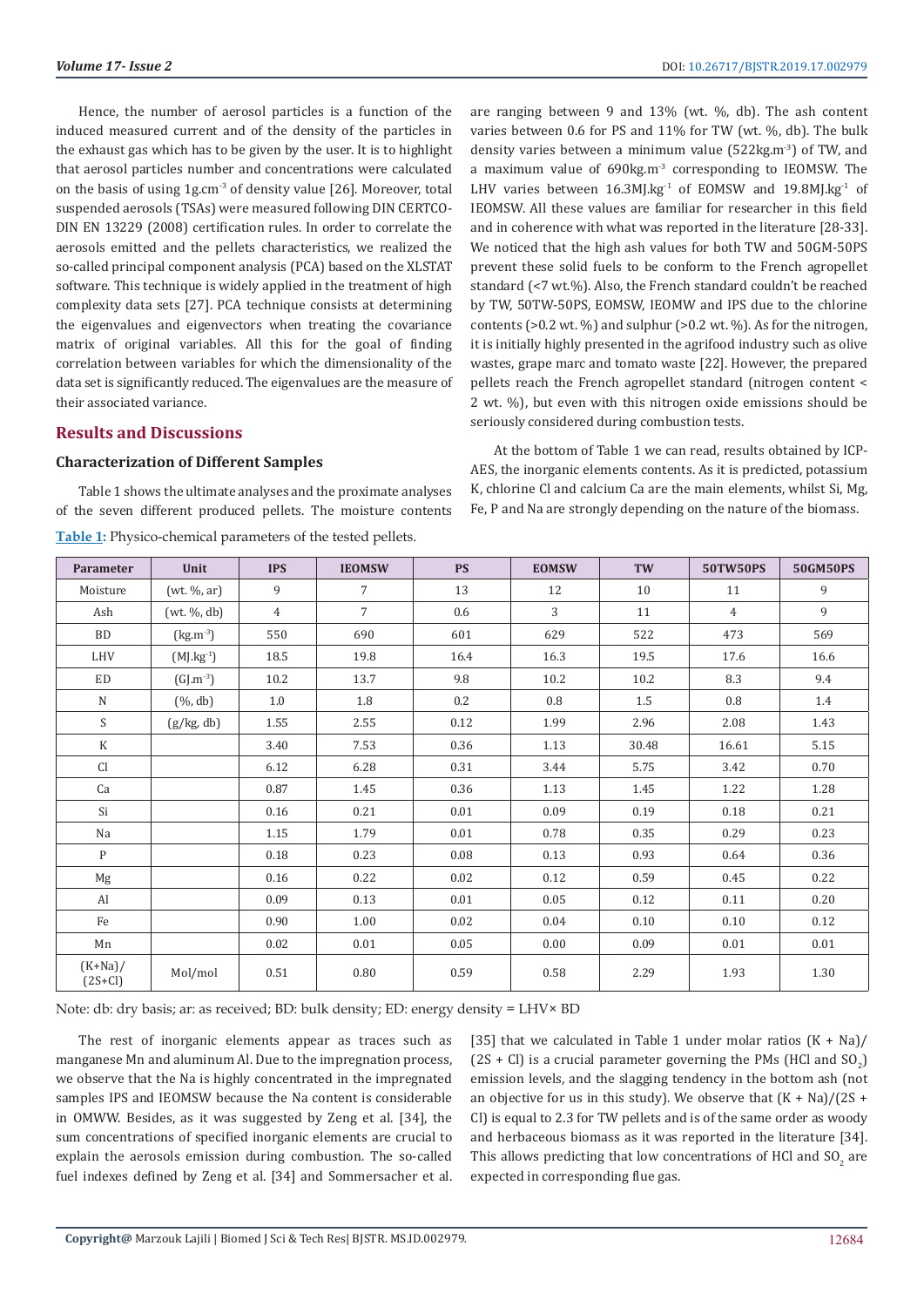#### **Combustion Parameters and Pollutant Emissions**

We collected in Table 2 the combustion parameters and the pollutants emissions (gaseous and aerosols) after carrying out combustion tests according to EN 303-5 (2012) standard. For calculations details the reader can refer to our previous work [22]. We notice that the combustion efficiency varies between a minimum value (87.3%) for 50TW50PS and a maximum one (91.5%) for EOMSW. These values are in agreement with what was reported in the literature [28,31-33,36]. Also, it is found in Table 2 that the global boiler efficiency, ranging between 80.2% for GM-PS

and 84.9% for IEOMSW, satisfies the minimum value of efficiency (77%) required by EN 303-5 standard. Moreover, TW pellets present the highest aerosols emissions (2719 mg.Nm<sup>-3</sup>), whereas, PS pellets exhibit the lowest aerosols emissions (143 mg.Nm<sup>-3</sup>). This result is related to ash content in both pellets, especially as the ash content in TW (11 wt. %) is much higher than ash content in PS (0.6 wt. %). However, the aerosols emissions don't depend only on ash contents. Indeed, as it is seen in Table 2 the Particulate matter (PM) emissions of 50GM50PS (9 wt. % ash) are lower than 50TW50PS emissions (4 wt. %).

| Sample        | $q(kg.h^{-1})$ | $\lambda$ | $\left(\frac{0}{0}\right)$<br>$\eta_{\text{\tiny{com}}}$ | $\eta_{\text{boiler}}(\%)$ | O <sub>2</sub> | CO <sub>2</sub> | C <sub>0</sub> | $NO_{\rm r}$ | <b>VOC</b> | <b>PM</b> |
|---------------|----------------|-----------|----------------------------------------------------------|----------------------------|----------------|-----------------|----------------|--------------|------------|-----------|
| <b>IPS</b>    | 2.3            | 2.35      | 88.2                                                     | 81.8                       | 12.1           | 8.0             | 1022           | 255          | 1207       | 659       |
| <b>PS</b>     | 2.1            | 2.61      | 91.0                                                     | 83.4                       | 15.0           | 6.0             | 346            | 116          | 914        | 143       |
| <b>IEOMSW</b> | 2.0            | 2.07      | 91.5                                                     | 84.9                       | 10.9           | 9.0             | 631            | 223          | 491        | 1038      |
| EOMSW         | 2.7            | 2.40      | 88.4                                                     | 83.7                       | 12.3           | 8.0             | 993            | 384          | 777        | 558       |
| TW            | 2.6            | 2.10      | 88.9                                                     | 80.6                       | 12.1           | 8.0             | 495            | 428          | 566        | 2719      |
| 50TW50PS      | 2.4            | 2.90      | 87.3                                                     | 81.1                       | 13.7           | 7.0             | 809            | 537          | 515        | 2279      |
| 50GM50PS      | 2.3            | 4.7       | 90.4                                                     | 80.2                       | 16.6           | 5.0             | 631            | 456          | 602        | 966       |

**Table 2:** Parameters of combustion and pollutant emissions.

This further was explained by Zeng et al. [34] when building a correlation between the K content as well as the sum (K +Na + S + Cl + Pb + Zn) expressed in mg.kg-1 with PM emissions expressed in mg.Nm-3 when running combustion tests using pellets from Miscanthus, white straw and different mixtures with woody biomass. In addition, the flue gas analysis is a good criterion for aerosol emissions. Indeed, when working under rich combustion

(equivalence ratio >1), the CO, the VOC and the PM emissions . increase. where,  $q$  is the fuel mass flow;  $\lambda$  is the air factor,  $0<sub>2</sub>$  and  $\rm CO_{2}$  are the average oxygen and carbon dioxide proportions in the flue gas (vol. %);  $\eta$  is the efficiency (%); CO, NO<sub>x</sub>, VOC and PM are the concentrations of carbon monoxide, nitrogen oxides (NO + NO<sub>2</sub>), volatile organic compounds  $C_nH_m$  and aerosol particles, they are all expressed in mg. Nm<sup>-3</sup> at 10 vol. %  $O_2$ .



**Figure 4:** PM percentage distribution versus particle diameter (d) during EOMSW, IEOMSW, PS and IPS pellets combustion. a) For  $d$ <0.5 $\mu$ m and b) for 0.7 <  $d$ <3.1 $\mu$ m.

The aerosol particles were distributed according to their hydraulic diameter. They can be described by their number or their percentage as it is reported in Table 3. We notice From Table 3 and Figures 4 & 5 that about 99% in number of aerosols correspond to fine sub-micron particles characterized by a diameter lower than 1μm. This observation is in agreement with result reported by Johansson et al. [37] when studying combustion of wood pellet briquettes. Moreover, Figure 4 shows that the blending operation using PS and the impregnation process using OMWW favorites

the nanoparticle emissions with a diameter less than 0.1μm. More precisely, as it is exhibited in Table 3, the impregnation process of PS shows that percentages of both  $PM_{0.1-0.25}$  and  $PM_{1.0-2.5}$  decreases, whereas, the percentage of  $PM_{0.25-1.0}$  increases, but, no effect is mentioned for  $PM_{2.5-10.0}$ . However, the impregnation of the EOMSW by OMWW shows a different behavior. Indeed, the percentage of  $PM_{0.1}$  was highly increased, whereas, the percentages of respectively;  $PM_{0.1-0.25}$ , PM $_{0.25-1.0}$  and PM $_{1.0-1-25}$  were highly decreased.

# **Distribution of PM Emissions**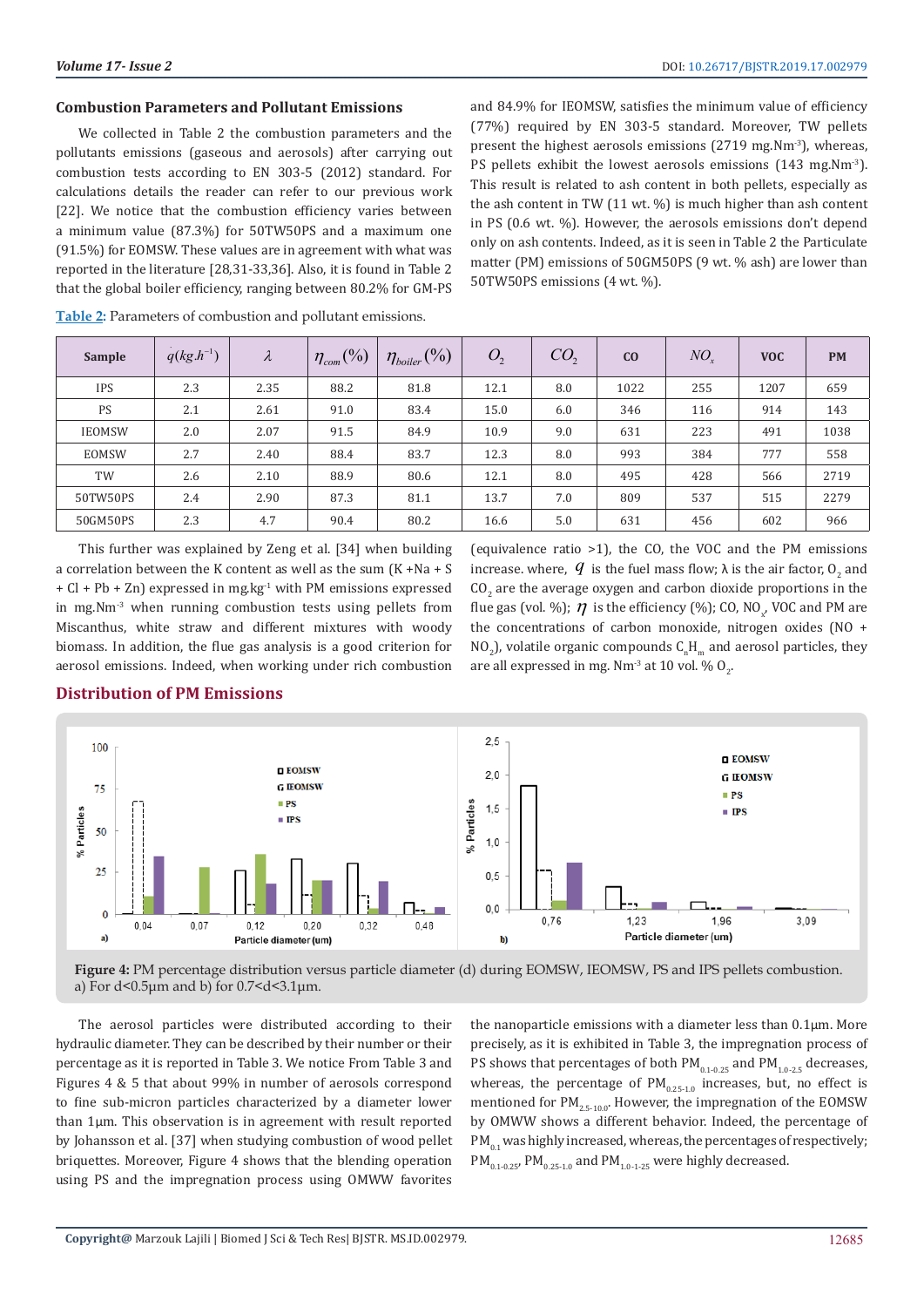

**Figure 5:** PM percentage distribution versus particle diameter (d) during TW, 50TW50PS and 50GM50PS pellets combustion. a) For  $d$ <0.5 $\mu$ m and b) for 0.7<d<3.1 $\mu$ m.

These observations are may be attributed to two causes. First the PS pellets are expected to generate an important percentage of nanoparticles (39.4%) during combustion as it is shown in Table 3. Second, the impregnation process increases the nanoparticle generation (Table 3) due to the addition of minerals present in OMWW (Table 1). These minerals may play a catalytic role during the fractioning of the soot agglomeration or condensable organic vapours. These assumptions are in agreement with the observations of Garcia-Maraver et al. [33]. Also, Sommerrsacher et al. [35] have

found a correlation between the sum  $(Na + K)$  content and aerosols of diameter equal to  $1\mu$ m named PM<sub>1</sub> during the combustion tests realized on different samples. This correlation is linear with a regression factor  $R^2$  = 0.94. Also, in the same context Jeguirim et al. [38] have shown a linear correlation between the total PM (g/kg) and K and the sum  $(K + Na + S + Cl)$  expressed in g/kg. Furthermore, they found that the correlation with potassium is more strong with a correlation coefficient  $R^2 = 0.94$  than with the sum  $(K + Na + S + Cl)$ for which  $R^2$  is equal to 0.88.

| <b>Table 3:</b> Percentages of aerosol particles number for different particles diameters. |  |
|--------------------------------------------------------------------------------------------|--|
|                                                                                            |  |

| Sample        | $PM_{0.1}$ | $PM_{0.1-0.25}$ | $PM_{0.25-1.0}$ | $PM_{1.0-2.5}$ | $PM_{2.5-10.0}$ |
|---------------|------------|-----------------|-----------------|----------------|-----------------|
| <b>IPS</b>    | 35.57      | 39.07           | 25.19           | 0.17           | 0.01            |
| PS            | 39.40      | 56.22           | 4.32            | 0.05           | 0.01            |
| <b>IEOMSW</b> | 67.70      | 17.52           | 14.65           | 0.11           | 0.01            |
| EOMSW         | 0.52       | 59.53           | 39.46           | 0.46           | 0.03            |
| TW            | 0.33       | 46.11           | 53.07           | 0.45           | 0.03            |
| 50TW50PS      | 19.58      | 55.37           | 24.74           | 0.28           | 0.02            |
| 50GM50PS      | 13.21      | 65.14           | 21.51           | 0.13           | 0.01            |

In agreement with our study showing important percentages of  $PM_{0.1-2.5}$  for all samples, it was proven in the literature that these PM affects seriously lungs [39]. This attack is due to the contact of toxic chemical PM on the epithelium of human lung airways. These PM are generated by combustion fossil fuels, vehicle exhaust and industrial process acid, as well as volatile organic compounds such as pathogens, fungi and pollens. This problem was most accentuated for humans working in the industries of sandblasting, flint mild and the soap manufacturing. Indeed, the inhalation of asbestos for example causes directly asbestosis, and what is dangerous is that silicosis and asbestosis are incurable and even when the exposure stop the health degradation may still progress [40]. On the other hand, it is well known that the blood brain barrier protects the brain, but this latter may not operate properly and then doesn't protect the brain from PM. It was proven that various toxic effects including respiratory, cardiovascular and neurological toxicities can be caused by PM and particularly  $PM_{2.5}$  can easily cross the blood brain barrier.

A specific study showed that patients exposed to coal fumes are subject of an increase incidence in ischemic stroke which is the main cause of death in Shanghai for example [41]. Nevertheless, by referring to Table 3 we can say that there is no fear in our case because the percentage content of  $PM_{25}$  is not elevated (lower than 0.5%). Moreover, it was reported in the literature that aerosols with diameters less or equal to 2.5μm was linked to many risks of cardiovascular diseases [42,43]. More deeply, these problems are due to variation of the blood composition include the irregularity of the heart rate, plasma viscosity and blood pressure regime. Also, with the increase of PM concentration the risk of myocardial infraction increases too [42,43].

# **Conclusion**

The combustion of the biomass either at raw state or densified biofuel is always at the origin of the gaseous and PM emissions. We find in the present study that the gaseous and the PM emissions are strongly depended to the nature of the different tested pellets. Also, it was demonstrated that the combustion parameters affects strongly the gaseous and the PM emissions. Moreover, the PM distribution exhibits that the highest concentrations are met with  $PM_{0.1-0.25'}$  and  $PM_{0.25-1.0}$  respectively. For these particular PM sizes,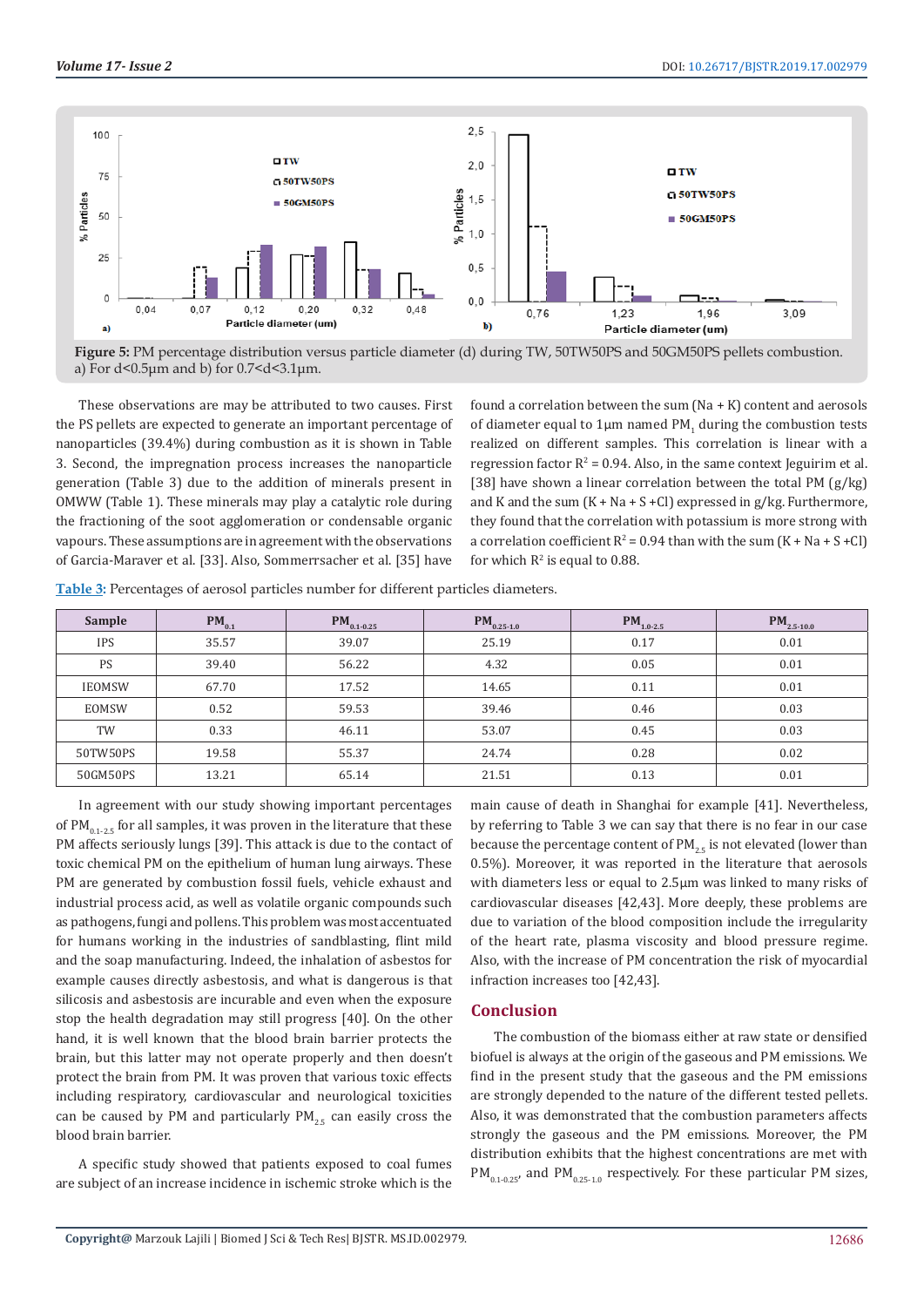serious harmful problems are to be taken into consideration including lungs, brain and heart.

# **Acknowledgement**

The author would like express his deep thanks to Professors Lionel limousy and Mejdi Jeguirim from IS2M of Mulhouse for their precious technical supports.

# **References**

- 1. [Takahama S, Gilardoni S, Russell LM, Kilcoyne ADL \(2007\) Classification](https://www.sciencedirect.com/science/article/pii/S1352231007007716)  [of multiple types of organic carbon composition in atmospheric particles](https://www.sciencedirect.com/science/article/pii/S1352231007007716)  [by scanning transmission X-ray microscopy analysis. Atmospheric](https://www.sciencedirect.com/science/article/pii/S1352231007007716)  [Environment 41\(40\): 9435-9451.](https://www.sciencedirect.com/science/article/pii/S1352231007007716)
- 2. [Hamilton JF, Webb PJ, Lewis AC, Hopkins JR, Smith S, et al. \(2004\)](https://www.atmos-chem-phys.net/4/1279/2004/)  [Partially oxidized organic components in urban aerosol using GCXGC-](https://www.atmos-chem-phys.net/4/1279/2004/)[TOF/MS. Atmospheric Chemistry and physics 4: 1279-1290.](https://www.atmos-chem-phys.net/4/1279/2004/)
- 3. [Gent PR \(2007\) Climate Change Modeling Methodology: Selected Entries](https://www.springer.com/gp/book/9781461457664)  [from the Encyclopedia of Sustainability Science and Technology, Ed PJ](https://www.springer.com/gp/book/9781461457664)  [Rasch, New York, USA.](https://www.springer.com/gp/book/9781461457664)
- 4. [Bernstein L, Bosch P, Canziani O, Chen Z, Christ R, et al. \(2007\)](https://www.ipcc.ch/assessment-report/ar4/)  [Intergovernmental Panel on Climate Change Fourth Assessment Report.](https://www.ipcc.ch/assessment-report/ar4/)  [Climate Change Synthesis Report 1-21.](https://www.ipcc.ch/assessment-report/ar4/)
- 5. [Farquhar GD \(1997\) Carbon dioxide and vegetation. Science 278: 1411.](https://science.sciencemag.org/content/278/5342/1411)
- 6. [Mahlman JD \(1997\) Uncertainties in Projections of Human-Caused](https://science.sciencemag.org/content/278/5342/1416)  [Climate Warming. Science 278: 1416-1417.](https://science.sciencemag.org/content/278/5342/1416)
- 7. [Guyon P, Graham B, Beck J, Boucher O, Gerasopoulos E, et al. \(2003\)](http://scrippsscholars.ucsd.edu/gcroberts/content/physical-properties-and-concentration-aerosol-particles-over-amazon-tropical-forest-during-b)  [Physical properties and Concentration of aerosol particles over the](http://scrippsscholars.ucsd.edu/gcroberts/content/physical-properties-and-concentration-aerosol-particles-over-amazon-tropical-forest-during-b)  [amazon tropical forest during background and biomass burning](http://scrippsscholars.ucsd.edu/gcroberts/content/physical-properties-and-concentration-aerosol-particles-over-amazon-tropical-forest-during-b)  [conditions. Atmospheric Chemistry and Physics 3: 951-967.](http://scrippsscholars.ucsd.edu/gcroberts/content/physical-properties-and-concentration-aerosol-particles-over-amazon-tropical-forest-during-b)
- 8. [Buseck P R, Pόsfai M \(1999\) Airborne minerals and related aerosol](https://www.pnas.org/content/96/7/3372)  [particles: effects on climate and the environment. Proc Natl Acad Sci](https://www.pnas.org/content/96/7/3372)  [Colloquium paper 96\(7\): 3372-3379.](https://www.pnas.org/content/96/7/3372)
- 9. [Takaya H, Onda T, Harada M, Ogura N \(1991\) Distribution and sources](https://www.sciencedirect.com/science/article/pii/004896979190249E)  [of polycyclic aromatic hydrocarbons \(PAHs\) in street dust from Tokyo](https://www.sciencedirect.com/science/article/pii/004896979190249E)  [metropolitan area. Sci Total Environ 107: 45-69.](https://www.sciencedirect.com/science/article/pii/004896979190249E)
- 10. [Sofilic T, Rastovcan Mioc A, Cerjan Stefanovic S, Novosel Radovic V,](https://www.sciencedirect.com/science/article/pii/S0304389404001244)  [Jenko M \(2004\) Characterization of steel mill electric-arc furnace dust. J](https://www.sciencedirect.com/science/article/pii/S0304389404001244)  [Hazard Mater 109\(1-3\): 59-70.](https://www.sciencedirect.com/science/article/pii/S0304389404001244)
- 11. [Snider G, Weagle CL, Murdymootook, et al. \(2016\) Variation in global](https://www.atmos-chem-phys.net/16/9629/2016/)  [chemical composition of PM2.5: emerging results from SPARTAN. Atmos](https://www.atmos-chem-phys.net/16/9629/2016/)  [Chem Phys 16: 9626-9653.](https://www.atmos-chem-phys.net/16/9629/2016/)
- 12. [Chen W, Liu Y, Wang H, Hnizdo E \(2012\) Long-term exposure to silica](https://www.ncbi.nlm.nih.gov/pubmed/22529751)  [dust and risk of total and cause-specific mortality in Chinese workers: a](https://www.ncbi.nlm.nih.gov/pubmed/22529751)  [cohort study. PloS Med 9\(4\): 1-10 e1001206.](https://www.ncbi.nlm.nih.gov/pubmed/22529751)
- 13. [Jeong SH, Jeong HE, Byong KS \(2011\) Comparison of air pollution and](https://www.ncbi.nlm.nih.gov/pubmed/22323906/)  [the prevalence of allergy-related diseases in Incheon and Jeju City.](https://www.ncbi.nlm.nih.gov/pubmed/22323906/)  [Korean J Pediatrics 54\(12\): 501-506.](https://www.ncbi.nlm.nih.gov/pubmed/22323906/)
- 14. [Laney AS, Petsonk EL, Hale JM, Wolfe AL, Attfied MD \(2012\)](https://www.ncbi.nlm.nih.gov/pubmed/22401526)  [Potential determinants of coal worker's pneumoconiosis, advanced](https://www.ncbi.nlm.nih.gov/pubmed/22401526)  [pneumoconiosis, and progressive massive fibrosis among underground](https://www.ncbi.nlm.nih.gov/pubmed/22401526)  [coal miners in the United States, 2005-2009. Am J Public Health 102](https://www.ncbi.nlm.nih.gov/pubmed/22401526)  [\(Suppl 2\): S279-283.](https://www.ncbi.nlm.nih.gov/pubmed/22401526)
- 15. [Moreno T, Kojima T, Querol X \(2012\) Natural versus anthropogenic](https://www.ncbi.nlm.nih.gov/pubmed/22444053)  [inhalable aerosol chemistry of transboundary East Asian atmospheric](https://www.ncbi.nlm.nih.gov/pubmed/22444053)  [outflows into western Japan. Sci Total Environ 424: 182-192.](https://www.ncbi.nlm.nih.gov/pubmed/22444053)
- 16. [Bharadwaj P, Burney J \(2018\) Cognition impact of sand and dust storms](https://www.thelancet.com/journals/lanplh/article/PIIS2542-5196(18)30071-8/fulltext)  [highlights future research needs? Lancet. Planet Health 2\(5\): e196-e197.](https://www.thelancet.com/journals/lanplh/article/PIIS2542-5196(18)30071-8/fulltext)
- 17. [Kang D, Kim JE \(2014\) Fine, ultrafine, and yellow dust: emerging health](https://www.ncbi.nlm.nih.gov/pubmed/24851015/)  [problems in Korea. J Korean Med Sci 29\(5\): 621-622.](https://www.ncbi.nlm.nih.gov/pubmed/24851015/)
- 18. [Wu JZ, Dan G, Lin fu Z, Ling Y, Ying Z, et al. \(2018\) Effects of particulate](https://www.ncbi.nlm.nih.gov/pubmed/29988900/) [matter on allergic respiratory diseases. Chronic Dis Transl Med 4\(2\): 95-](https://www.ncbi.nlm.nih.gov/pubmed/29988900/) [102.](https://www.ncbi.nlm.nih.gov/pubmed/29988900/)
- 19. [Chen B, Kan H \(2018\) Air pollution and population health: a global](https://www.ncbi.nlm.nih.gov/pubmed/19568887/) [challenge. Environ Health Preventive Med 13\(2\): 94-101.](https://www.ncbi.nlm.nih.gov/pubmed/19568887/)
- 20. [Reid JS, Hobbs PV \(1998\) Physical and optical properties of young smoke](https://agupubs.onlinelibrary.wiley.com/doi/abs/10.1029/98JD00159) [from individual biomass fires in Brazil. J Geo-phys Res atmos 103\(24\):](https://agupubs.onlinelibrary.wiley.com/doi/abs/10.1029/98JD00159) [32013-32030.](https://agupubs.onlinelibrary.wiley.com/doi/abs/10.1029/98JD00159)
- 21. [Andreae MQ \(1991\) Biomass burning: Its history, use, and distribution](https://inis.iaea.org/search/search.aspx?orig_q=RN:23066746) [and its impacts on environmental quality and global climate, in Global](https://inis.iaea.org/search/search.aspx?orig_q=RN:23066746) [biomass burning: atmospheric, climatic, and biospheric implications. JS](https://inis.iaea.org/search/search.aspx?orig_q=RN:23066746) [Levine \(Eds.\), MIT Press, Cambridge, Mass, p. 3-21.](https://inis.iaea.org/search/search.aspx?orig_q=RN:23066746)
- 22. [Kraeim N, Jeguirim M, Limousy L, Lajili M, Dorge S, et al. \(2014\)](https://www.sciencedirect.com/science/article/abs/pii/S0360544214011840) [Impregnation of olive mill wastewater on dry biomasses: Impact on](https://www.sciencedirect.com/science/article/abs/pii/S0360544214011840) [chemical properties and combustion performances. Energy 78: 479-](https://www.sciencedirect.com/science/article/abs/pii/S0360544214011840) [489.](https://www.sciencedirect.com/science/article/abs/pii/S0360544214011840)
- 23. [Lajili M, Limousy L, Jeguirim M \(2014\) Physico-chemical properties and](https://www.sciencedirect.com/science/article/pii/S0378382014001994) [thermal degradation characteristics of agropellets from olive mill by](https://www.sciencedirect.com/science/article/pii/S0378382014001994)[products/sawdust blends. Fuel Process Thechnol 126: 215-221.](https://www.sciencedirect.com/science/article/pii/S0378382014001994)
- 24. [Limousy L, Jeguirim M, Dutourmié P, Kraeim N, Lajili M, et al. \(2013\)](https://www.sciencedirect.com/science/article/pii/S0016236112008162) [Gaseous products and particulate matter emissions of biomass](https://www.sciencedirect.com/science/article/pii/S0016236112008162) [residential boiler fired with spent coffee grounds pellets. Fuel 107: 323-](https://www.sciencedirect.com/science/article/pii/S0016236112008162) [329.](https://www.sciencedirect.com/science/article/pii/S0016236112008162)
- 25. [Jeguirim M, Limousy L, Fossard E \(2016\) Characterization of coffee](https://www.tandfonline.com/doi/abs/10.1080/15435075.2014.888664) [residues pellets and their performance in residential combustor. Int J](https://www.tandfonline.com/doi/abs/10.1080/15435075.2014.888664) [Green Energy 13\(6\): 608-615.](https://www.tandfonline.com/doi/abs/10.1080/15435075.2014.888664)
- 26. [Marjamaki M, Keskinen J, Chen D, Pui D \(2000\) Performance evaluation](https://www.sciencedirect.com/science/article/pii/S002185029900052X) [of the electrical low pressure Impactor \(ELPI\). J Aerosol Sci 31: 249-261.](https://www.sciencedirect.com/science/article/pii/S002185029900052X)
- 27. [Jolliffe IT \(2002\) Principal Component Analysis. 2nd ed p cm \(Springer](http://cda.psych.uiuc.edu/statistical_learning_course/Jolliffe%20I.%20Principal%20Component%20Analysis%20(2ed.,%20Springer,%202002)(518s)_MVsa_.pdf) [series in statistics\), 2002, 1986 Springer verlag New Yorc, Inc, USA.](http://cda.psych.uiuc.edu/statistical_learning_course/Jolliffe%20I.%20Principal%20Component%20Analysis%20(2ed.,%20Springer,%202002)(518s)_MVsa_.pdf)
- 28. [Cardozo E, Erlich C, Alejo L, Fransson TH \(2014\) Combustion of](https://www.sciencedirect.com/science/article/pii/S0016236113006534) [agricultural residues: an experimental study for small-scale applications.](https://www.sciencedirect.com/science/article/pii/S0016236113006534) [Feul 115: 778-787.](https://www.sciencedirect.com/science/article/pii/S0016236113006534)
- 29. [Gonzalez JF, Gonzalez Garcia C, Ramiro A, Gonzalez J, Sabio E, et al.](https://www.sciencedirect.com/science/article/pii/S0961953404000133) [\(2004\) Combustion optimization of biomass residue pellets for domestic](https://www.sciencedirect.com/science/article/pii/S0961953404000133) [heating with mural boiler. Biomass Bioenergy 27: 145-154.](https://www.sciencedirect.com/science/article/pii/S0961953404000133)
- 30. [Rabaçal M, Femandes U, Costa M \(2013\) Combustion and emission](https://www.sciencedirect.com/science/article/pii/S0960148112005915) [characteristics of a domestic boiler fired with pellets of pine, industrial](https://www.sciencedirect.com/science/article/pii/S0960148112005915) [wood wastes and peach stones. Renew Energy 51: 220-226.](https://www.sciencedirect.com/science/article/pii/S0960148112005915)
- 31. [Verma VK, Bram S, Gauthier G, De Ruyck J \(2011\) Evaluation of the](https://www.sciencedirect.com/science/article/pii/S0961953410002850) [performance of a multi-fuel domestic boiler with respect to the existing](https://www.sciencedirect.com/science/article/pii/S0961953410002850) [European standard and quality labels: part-1. Biomass Bioenergy 35\(1\):](https://www.sciencedirect.com/science/article/pii/S0961953410002850) [80-89.](https://www.sciencedirect.com/science/article/pii/S0961953410002850)
- 32. [Lajili M, Jeguirim M, Kraiem N, Limousy L \(2015\) Performance of a](https://www.sciencedirect.com/science/article/pii/S0016236115002914) [household boiler fed with agropellets blended from olive mill solid](https://www.sciencedirect.com/science/article/pii/S0016236115002914) [waste and pine sawdust. Fuel 153: 431-436.](https://www.sciencedirect.com/science/article/pii/S0016236115002914)
- 33. [Garcia Maraver A, Zamorano M, Femandes U, Rabaçal M, Costa M \(2014\)](https://www.sciencedirect.com/science/article/pii/S0016236113011083) [Relationship between fuel quality and gaseous and particulate matter](https://www.sciencedirect.com/science/article/pii/S0016236113011083) [emissions in a domestic pellet-fired boiler. Fuel 119: 141-152.](https://www.sciencedirect.com/science/article/pii/S0016236113011083)
- 34. [Zeng T, Weller N, Pollex A, Lenz V \(2016\) Blended biomass pellets as fuel](https://www.sciencedirect.com/science/article/pii/S0016236116306494) [for small scale combustion appliances: influence on gaseous and total](https://www.sciencedirect.com/science/article/pii/S0016236116306494) [particulate matter emissions and applicability of fuel indices. Fuel 184:](https://www.sciencedirect.com/science/article/pii/S0016236116306494) [689-700.](https://www.sciencedirect.com/science/article/pii/S0016236116306494)
- 35. [Sommersacher P, Brunner T, Obemberger I \(2012\) Fuel indexes: a](https://pubs.acs.org/doi/abs/10.1021/ef201282y) [novel method for evaluation of relevant combustion properties of new](https://pubs.acs.org/doi/abs/10.1021/ef201282y) [biomass fuels. Energy Fuel 26\(1\): 380-390.](https://pubs.acs.org/doi/abs/10.1021/ef201282y)
- 36. [Elmay Y, Jeguirim M, Said R \(2013\) Energy recovery of date palm](https://www.sciencedirect.com/science/article/pii/S0378382013000854) [residues in a domestic pellet boiler. Fuel Process Technol 112: 12-18.](https://www.sciencedirect.com/science/article/pii/S0378382013000854)
- 37. [Johansson LS, Tullin C, Leckner B, Sjövall P \(2003\) Particle emissons](https://www.sciencedirect.com/science/article/pii/S0961953403000369) [from biomass combustion in small combustors. Biomass Bioenergy](https://www.sciencedirect.com/science/article/pii/S0961953403000369) [25\(4\): 435-446.](https://www.sciencedirect.com/science/article/pii/S0961953403000369)